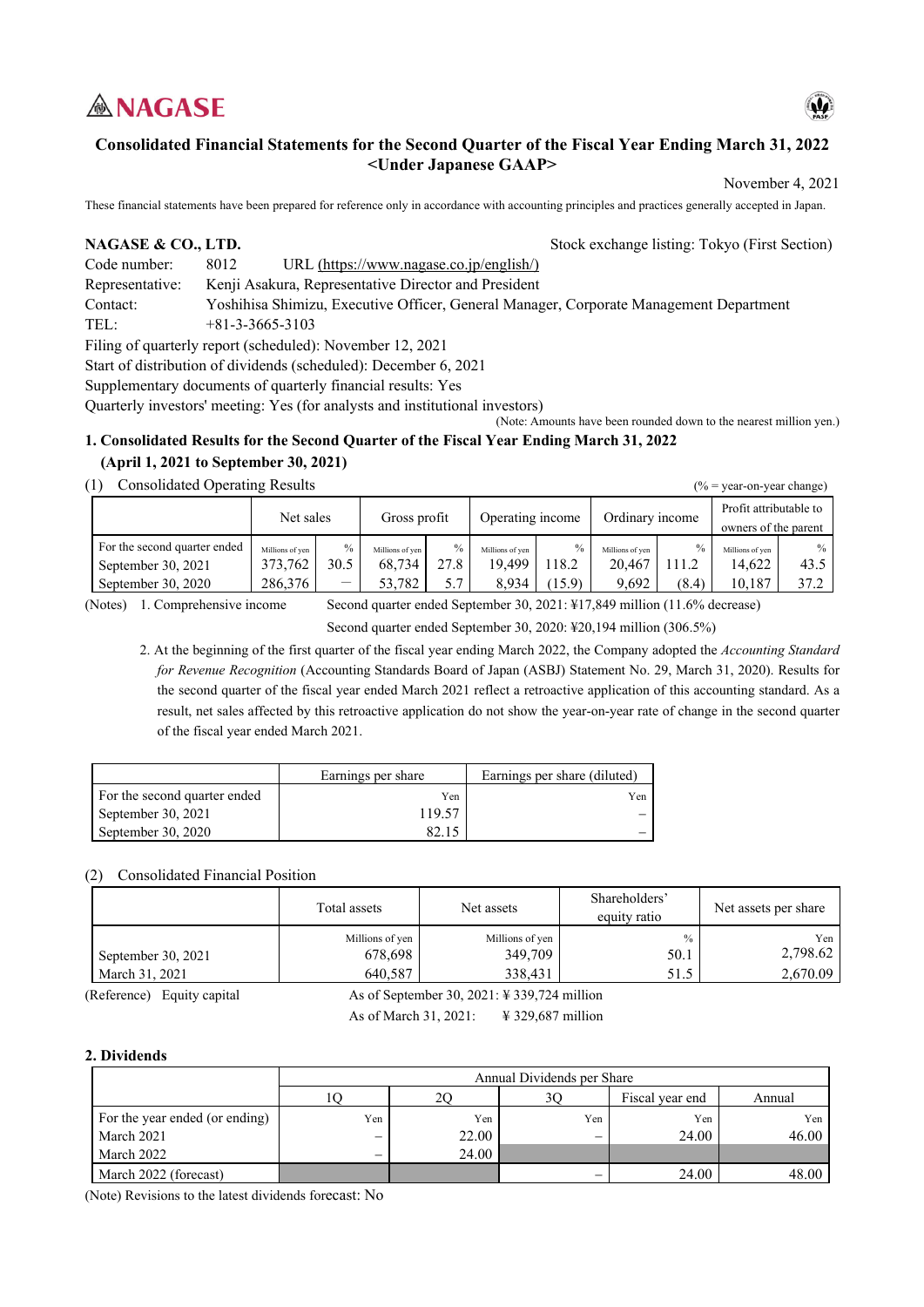### **3. Consolidated Earnings Forecast for the Fiscal Year Ending March 31, 2022 (April 1, 2021 to March 31, 2022)**

 $(% = year-on-year change)$ Gross profit Operating income Ordinary income Profit attributable to owners of the parent Earnings per share Millions of yen % Millions of yen % Millions of yen % Millions of yen % Yen Full fiscal year 130,000 13.4 30,000 36.9 31,000 35.6 22,500 19.5 185.11

(Note) 1. Revisions to the latest consolidated earnings forecast: No

2. For details, please refer to *1. Qualitative Information, (3) Qualitative Information Related to Consolidated Earnings Forecasts*, on P.5 of this document.

\* Notes

(1) Changes in major subsidiaries during the period (changes in specified subsidiaries accompanying changes in the scope of consolidation): No

New: — (Company name: ) Excluded: — (Company name: )

- (2) Application of special accounting methods to the preparation of quarterly financial statements: Yes
- (Note) For details, please refer to *2. Quarterly Consolidated Financial Statements and Notes, (4) Notes Related to Quarterly Consolidated Financial Statements (Special Accounting Treatment Applied in the Preparation of Quarterly Consolidated Financial Statements)*, on P.11 of this document.
- (3) Changes in accounting policies, changes in accounting estimates, and restatement of prior period financial statements after error corrections
	- i. Changes in accordance with revisions to accounting and other standards: Yes
	- ii. Changes in items other than (i) above: Yes
	- iii. Changes in accounting estimates: No
	- iv. Restatement of prior period financial statements after error corrections: No
- (Note) For details, please refer to *2. Quarterly Consolidated Financial Statements and Notes (4) Notes Related to Quarterly Consolidated Financial Statements (Change in Accounting Policy),* on P.11 of this document.

(4) Number of shares issued and outstanding (common stock)

- i. Number of shares issued and outstanding as of the fiscal period end (including treasury stock) September 30, 2021 124,408,285 shares March 31, 2021 124,408,285 shares
- ii. Number of treasury stock as of the fiscal period end September 30, 2021 3,018,081 shares March 31, 2021 933,995 shares

iii. Average number of shares during the period

| 202 <sub>1</sub><br>30.<br>September | a 102 208 410 s<br>shares<br>. | .2020<br>September 30. | 496<br>$\mathcal{74}$ .<br>shares |
|--------------------------------------|--------------------------------|------------------------|-----------------------------------|
|                                      |                                |                        |                                   |

**\* Quarterly financial statements are not subject to quarterly review.** 

### **\* Cautionary Statement with Respect to Forecasts of Consolidated Business Results**

The earnings forecasts presented in this document are based upon currently available information and assumptions deemed rational. A variety of factors could cause actual results to differ materially from forecasts.

For matters related to earnings forecasts, please refer to *1. Qualitative Information, (3) Qualitative Information Related to Consolidated Earnings Forecasts*, on P.5 of this document.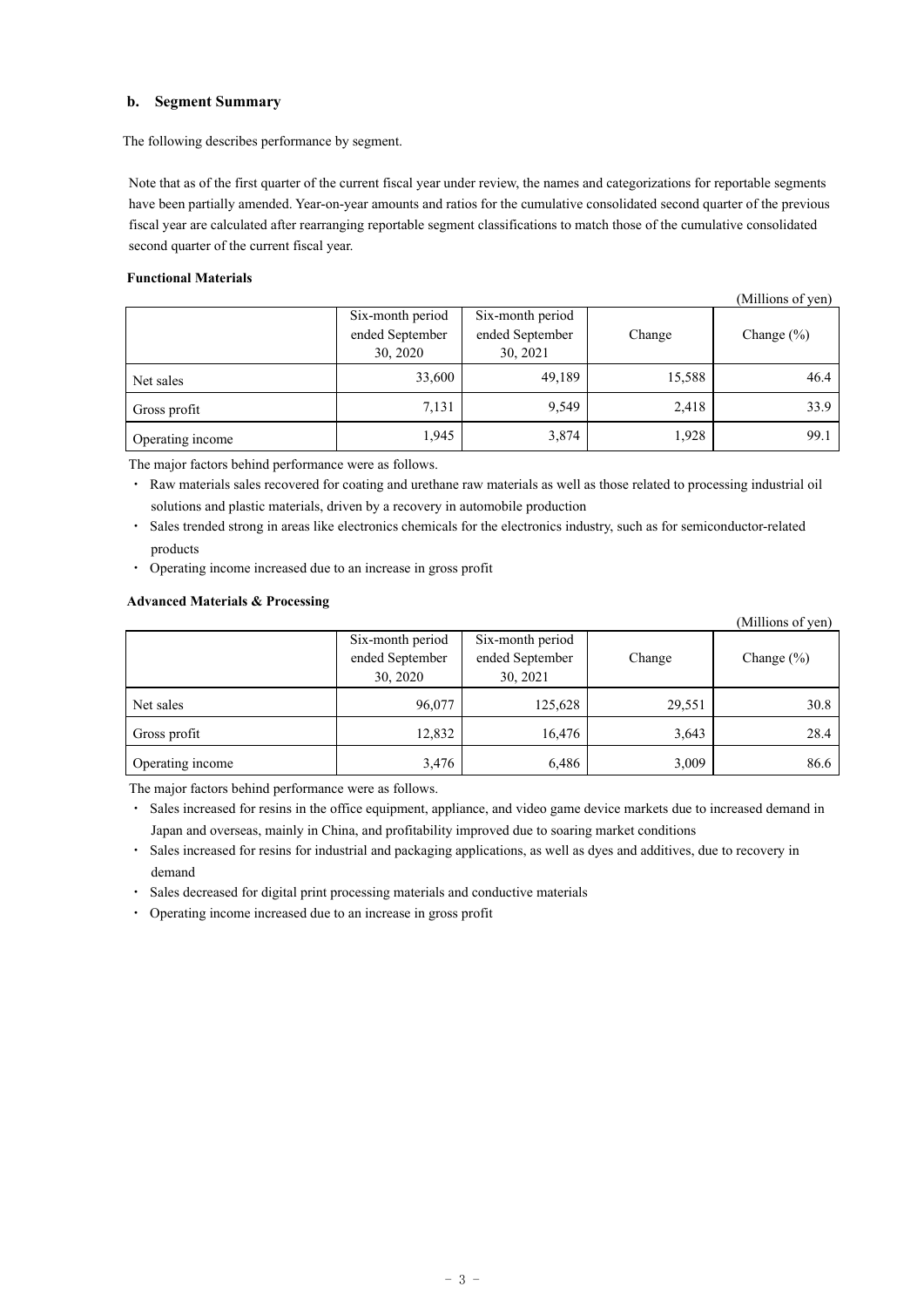### **Electronics & Energy**

|                  |                                      |                 |        | (Millions of yen) |  |
|------------------|--------------------------------------|-----------------|--------|-------------------|--|
|                  | Six-month period<br>Six-month period |                 |        |                   |  |
|                  | ended September                      | ended September | Change | Change $(\% )$    |  |
|                  | 30, 2020                             | 30, 2021        |        |                   |  |
| Net sales        | 50,126                               | 62,122          | 11,995 | 23.9              |  |
| Gross profit     | 11,432                               | 14,767          | 3,334  | 29.2              |  |
| Operating income | 3,316                                | 5,461           | 2,144  | 64.7              |  |

The major factors behind performance were as follows.

・ Sales increased for display materials and related to precision processing materials for semiconductors

・ Sales related to formulated epoxy resins increased, primarily for mobile devices and semiconductors

・ Sales related to photolithography materials increased with increased demand for displays

・ Operating income increased due to an increase in gross profit

#### **Mobility**

|                  |                  |                  |        | (Millions of yen) |  |
|------------------|------------------|------------------|--------|-------------------|--|
|                  | Six-month period | Six-month period |        |                   |  |
|                  | ended September  | ended September  | Change | Change $(\% )$    |  |
|                  | 30, 2020         | 30, 2021         |        |                   |  |
| Net sales        | 32,233           | 46,843           | 14,610 | 45.3              |  |
| Gross profit     | 3,524            | 5,992            | 2,468  | 70.0              |  |
| Operating income | 319              | 2,002            | 1,683  | 527.2             |  |

The major factors behind performance were as follows.

・ In the resins business, sales increased domestically and overseas, primarily in ASEAN, due to recovery in automobile production, and profitability increased owing to rising market conditions

・ Sales increased in functional materials and functional components for interior and exterior fittings and electrification

・ Operating income increased due to an increase in gross profit

### **Life & Healthcare**

|                  |                                                 |                                                 |        | (Millions of yen) |  |
|------------------|-------------------------------------------------|-------------------------------------------------|--------|-------------------|--|
|                  | Six-month period<br>ended September<br>30, 2020 | Six-month period<br>ended September<br>30, 2021 | Change | Change $(\% )$    |  |
| Net sales        | 74,131                                          | 89,857                                          | 15,726 | 21.2              |  |
| Gross profit     | 18,726                                          | 21,834                                          | 3,107  | 16.6              |  |
| Operating income | 3,020                                           | 5,070                                           | 2,050  | 67.9              |  |

The major factors behind performance were as follows.

・ Materials sales, manufacturing, and processing all trended strongly in the nutrition-related business

・ Sales increased related to food materials, primarily TREHA™, and in cosmetics materials, primarily AA2G™, owing to recovery in demand

- Sales increased for pharmaceutical raw materials and intermediates
- ・ Operating income increased due to an increase in gross profit

#### **Others**

No special matters to disclose.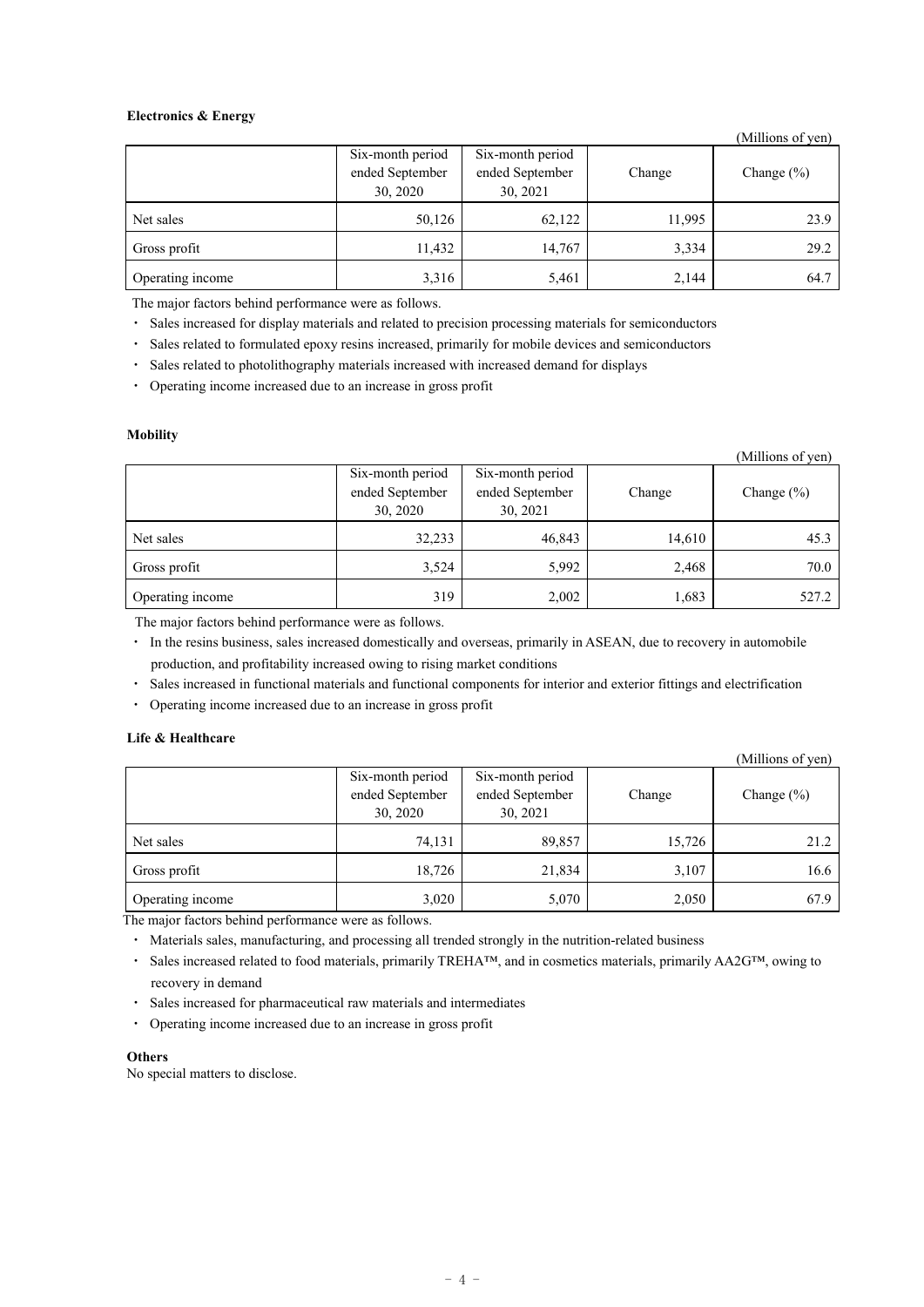## **(2) Review of Financial Position**

### **a. Assets, Liabilities and Net Assets**

|                                   |                    |                      |           | (Millions of yen) |  |
|-----------------------------------|--------------------|----------------------|-----------|-------------------|--|
|                                   | Prior Consolidated | Second Quarter,      |           |                   |  |
|                                   | Fiscal Year        | Current Consolidated | Change    | Change $(\% )$    |  |
|                                   | (April 1, 2020 -   | <b>Fiscal Year</b>   |           |                   |  |
|                                   | March 31, 2021)    | (September 30, 2021) |           |                   |  |
| Current assets                    | 401,751            | 441,581              | 39,829    | 9.9               |  |
| Non-current assets                | 238,835            | 237,117              | (1,718)   | (0.7)             |  |
| Total assets                      | 640,587            | 678,698              | 38,111    | 5.9               |  |
| Liabilities                       | 302,155            | 328,989              | 26,833    | 8.9               |  |
| Net assets                        | 338,431            | 349,709              | 11,278    | 3.3               |  |
| Shareholders' equity ratio $(\%)$ | 51.5               | 50.1                 | $(1.4)$ p |                   |  |

・ Current assets increased mainly due to an increase in inventories accounts receivable, despite a decrease in cash and deposits

Non-current assets decreased slightly mainly due to a decline in market value of investments in securities, despite an increase in intangible fixed assets

- ・ Liabilities increased mainly due to an increase in short-term loans and commercial paper
- ・ Net assets increased due to the recording of quarterly profit attributable to owners of the parent and an increase in translation adjustments, despite decreases from purchases of treasury stock and payments of dividends
- As a result, the Company recorded a shareholders' equity ratio of 50.1%, down 1.4 points compared to 51.5% from the end of the prior consolidated fiscal year

## **b. Consolidated Cash Flows**

|                                      |                                          | (Millions of yen)      |  |  |
|--------------------------------------|------------------------------------------|------------------------|--|--|
|                                      | Six-month period ended                   | Six-month period ended |  |  |
|                                      | September 30, 2020<br>September 30, 2021 |                        |  |  |
| Cash flows from operating activities | 13,245                                   | (13,625)               |  |  |
| Cash flows from investing activities | (2,598)                                  | (4,947)                |  |  |
| Cash flows from financing activities | (23, 632)                                | 14,417                 |  |  |

・Net cash used in operating activities was mainly due to a ¥32.7 billion decrease in cash stemming from an increase in working capital, offset in part by  $\frac{1}{2}$  21.2 billion in income before income taxes

・Net cash used in investing activities was mainly due to ¥4.7 billion in purchases of property, plant and equipment and payments of ¥1.3 billion for leasehold and guarantee deposits, offset in part by ¥1.6 billion in proceeds from sales of investments in securities

・Net cash provided by financing activities was mainly due to a net increase of ¥16.7 billion in short-term loans and a net increase of ¥10.0 billion in commercial paper, offset in part by ¥6.9 billion in repayments of long-term loans and ¥3.5 billion in purchases of treasury stock

## **(3) Qualitative Information Related to Consolidated Earnings Forecasts**

As described in *(1) Review of Business Performance*, during the cumulative consolidated second quarter, business performance was strong across all segments, particularly in the Advanced Materials & Processing Segment and Electronics & Energy Segment. In terms of business environment for the second half of the year and beyond, despite an expected recovery in demand for food and souvenir products due to the easing of restrictions in activities, we project a slowdown in our resins business due to softening market conditions, a decrease in demand for electronic devices and display-related products due to the end of a cycle of stay-at-home demand, and an increase in business expenditures due to a recovery in economic activity. Also, in light of ongoing uncertainty regarding automobile production volume and semiconductor supply, we have decided to leave our full-year consolidated earnings forecast, announced on August 4, 2021, unchanged.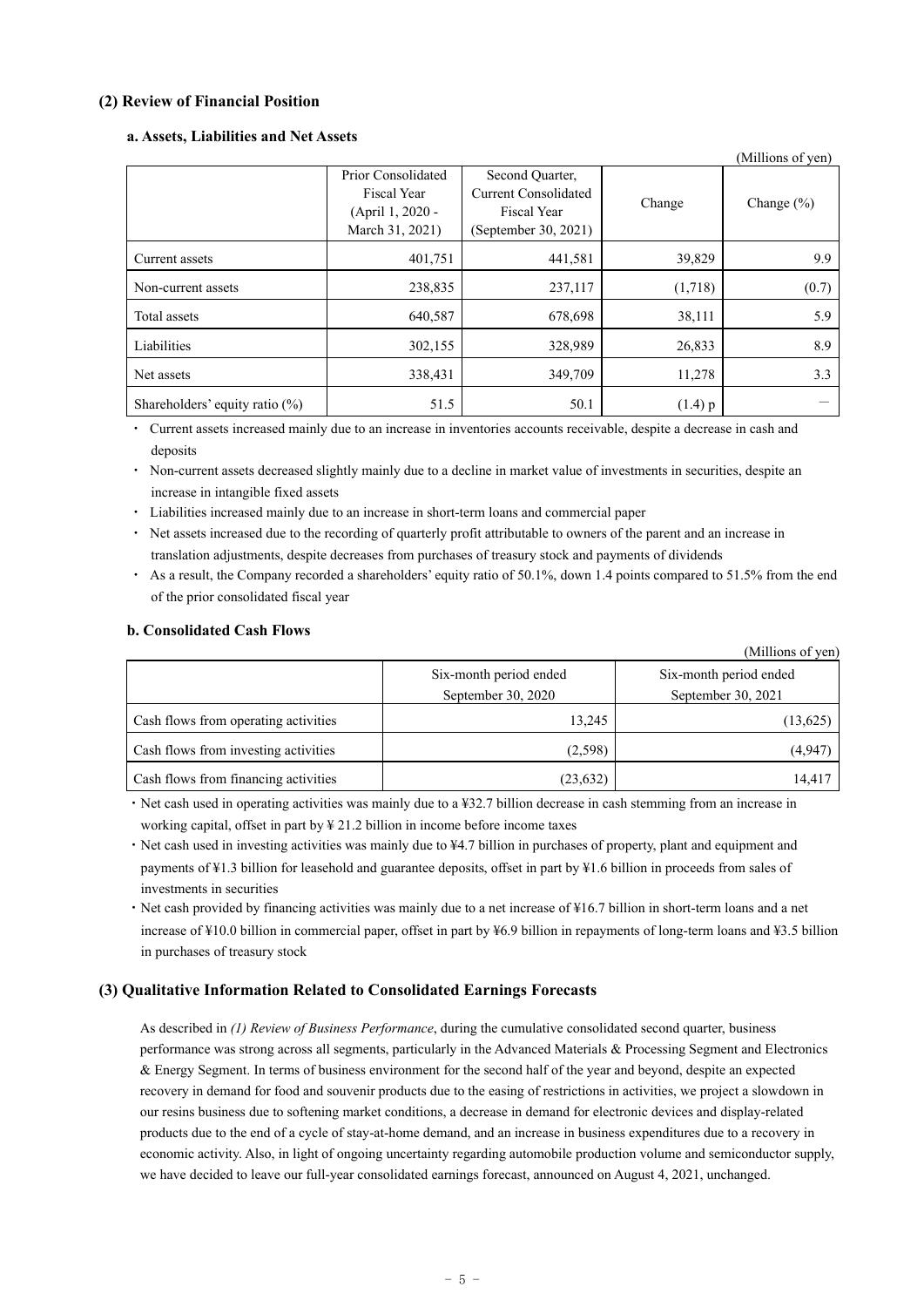# **2. Quarterly Consolidated Financial Statements and Notes**

# **(1) Quarterly Consolidated Balance Sheets**

|                                      |                                                    | (Millions of yen)                                                           |  |
|--------------------------------------|----------------------------------------------------|-----------------------------------------------------------------------------|--|
|                                      | Prior Consolidated Fiscal Year<br>(March 31, 2021) | Second Quarter, Current<br>Consolidated Fiscal Year<br>(September 30, 2021) |  |
| <b>ASSETS</b>                        |                                                    |                                                                             |  |
| Current assets                       |                                                    |                                                                             |  |
| Cash and time deposits               | 49.254                                             | 45,689                                                                      |  |
| Notes and accounts receivable        | 242,558                                            | 260,714                                                                     |  |
| Merchandise and finished goods       | 88,130                                             | 110,460                                                                     |  |
| Work in process                      | 1,654                                              | 1,983                                                                       |  |
| Raw materials and supplies           | 7,457                                              | 9,453                                                                       |  |
| Other                                | 13,259                                             | 14,111                                                                      |  |
| Less allowance for doubtful accounts | (563)                                              | (832)                                                                       |  |
| Total current assets                 | 401.751                                            | 441,581                                                                     |  |
| Non-current assets                   |                                                    |                                                                             |  |
| Property, plant and equipment        | 70,896                                             | 70,886                                                                      |  |
| Intangible fixed assets              |                                                    |                                                                             |  |
| Goodwill                             | 30,216                                             | 30,223                                                                      |  |
| Technology-based assets              | 7,488                                              | 6,700                                                                       |  |
| Other                                | 26,893                                             | 28,089                                                                      |  |
| Total intangible fixed assets        | 64,598                                             | 65,013                                                                      |  |
| Investments and other assets         |                                                    |                                                                             |  |
| Investments in securities            | 93,719                                             | 90.429                                                                      |  |
| Retirement benefit asset             | 2,929                                              | 3,205                                                                       |  |
| Deferred tax assets                  | 1,903                                              | 1,783                                                                       |  |
| Other                                | 4,900                                              | 5,911                                                                       |  |
| Less allowance for doubtful accounts | (112)                                              | (112)                                                                       |  |
| Total investments and other assets   | 103,340                                            | 101,217                                                                     |  |
| Total non-current assets             | 238,835                                            | 237,117                                                                     |  |
| Total assets                         | 640.587                                            | 678,698                                                                     |  |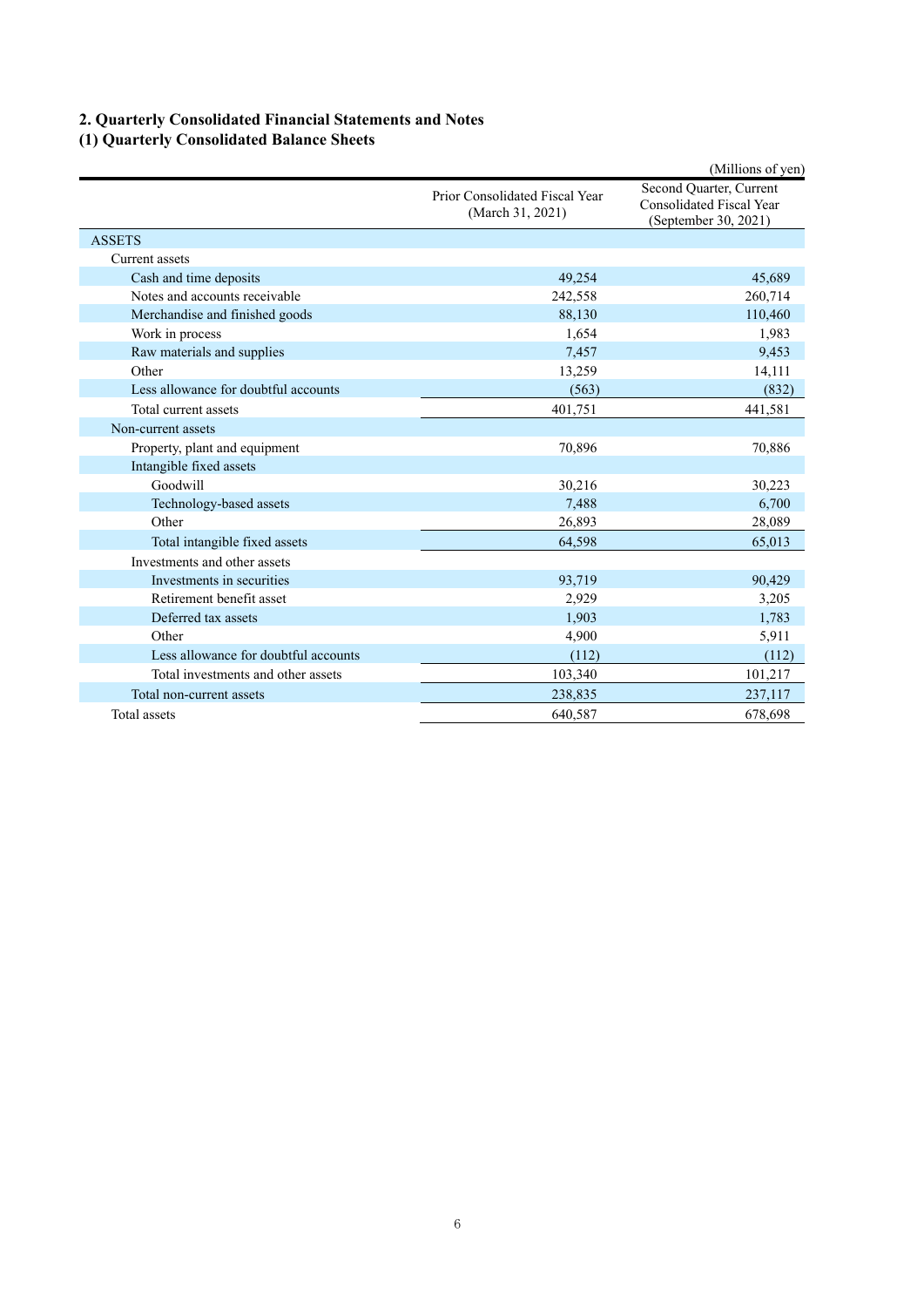|                                              |                                                    | (Millions of yen)                                                                  |
|----------------------------------------------|----------------------------------------------------|------------------------------------------------------------------------------------|
|                                              | Prior Consolidated Fiscal Year<br>(March 31, 2021) | Second Quarter, Current<br><b>Consolidated Fiscal Year</b><br>(September 30, 2021) |
| <b>LIABILITIES</b>                           |                                                    |                                                                                    |
| Current liabilities                          |                                                    |                                                                                    |
| Notes and accounts payable                   | 119,941                                            | 127,147                                                                            |
| Short-term loans                             | 33,050                                             | 50,560                                                                             |
| Current portion of long-term loans           | 12,025                                             | 5,531                                                                              |
| Commercial paper                             | 8,000                                              | 18,000                                                                             |
| Current portion of bonds                     | $\equiv$                                           | 10,000                                                                             |
| Accrued income taxes                         | 3,565                                              | 4,748                                                                              |
| Accrued bonuses for employees                | 6,042                                              | 5,552                                                                              |
| Accrued bonuses for directors                | 203                                                | 172                                                                                |
| Other                                        | 23,310                                             | 21,440                                                                             |
| Total current liabilities                    | 206,139                                            | 243,154                                                                            |
| Long-term liabilities                        |                                                    |                                                                                    |
| <b>Bonds</b>                                 | 30,000                                             | 20,000                                                                             |
| Long-term loans                              | 34,514                                             | 36,063                                                                             |
| Deferred tax liabilities                     | 16,077                                             | 14,363                                                                             |
| Retirement benefit liability                 | 13,292                                             | 13,466                                                                             |
| Other                                        | 2,131                                              | 1,942                                                                              |
| Total long-term liabilities                  | 96,016                                             | 85,834                                                                             |
| Total liabilities                            | 302,155                                            | 328,989                                                                            |
| <b>NET ASSETS</b>                            |                                                    |                                                                                    |
| Shareholders' equity                         |                                                    |                                                                                    |
| Common stock                                 | 9,699                                              | 9,699                                                                              |
| Capital surplus                              | 10,646                                             | 10,639                                                                             |
| Retained earnings                            | 265,920                                            | 277,587                                                                            |
| Less treasury stock, at cost                 | (1,503)                                            | (5,046)                                                                            |
| Total shareholders' equity                   | 284,763                                            | 292,879                                                                            |
| Accumulated other comprehensive income       |                                                    |                                                                                    |
| Net unrealized holding gain on securities    | 43,576                                             | 40,988                                                                             |
| Deferred gain on hedges                      | 72                                                 | 52                                                                                 |
| Translation adjustments                      | 1,006                                              | 5,674                                                                              |
| Remeasurements of defined benefit plans      | 268                                                | 128                                                                                |
| Total accumulated other comprehensive income | 44,924                                             | 46,844                                                                             |
| Non-controlling interests                    | 8,743                                              | 9,985                                                                              |
| Total net assets                             | 338,431                                            | 349,709                                                                            |
| Total liabilities and net assets             | 640.587                                            | 678,698                                                                            |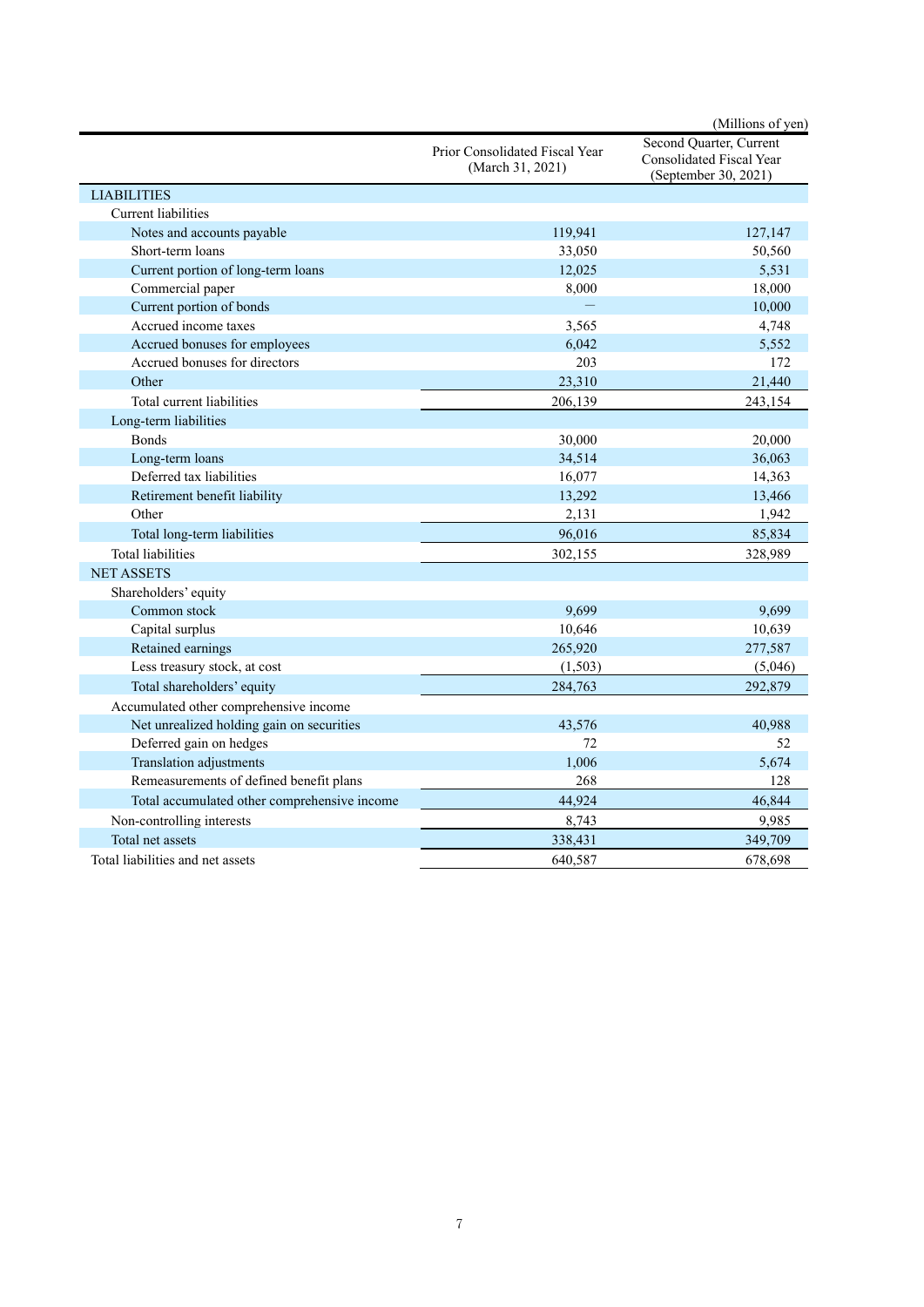# **(2) Quarterly Consolidated Statements of Income and Quarterly Consolidated Statements of Comprehensive Income**

# **(Quarterly Consolidated Statements of Income)**

Six-month periods ended September 30, 2021 and 2020

|                                                        |                                                                                                                           | (Millions of yen)                            |
|--------------------------------------------------------|---------------------------------------------------------------------------------------------------------------------------|----------------------------------------------|
|                                                        | Six-month period ended<br>September 30, 2020<br>(April 1, 2020 - September 30, 2020) (April 1, 2021 - September 30, 2021) | Six-month period ended<br>September 30, 2021 |
| Net sales                                              | 286,376                                                                                                                   | 373,762                                      |
| Cost of sales                                          | 232,594                                                                                                                   | 305,027                                      |
| Gross profit                                           | 53,782                                                                                                                    | 68,734                                       |
| Selling, general and administrative expenses           | 44,847                                                                                                                    | 49,234                                       |
| Operating income                                       | 8,934                                                                                                                     | 19,499                                       |
| Non-operating income                                   |                                                                                                                           |                                              |
| Interest income                                        | 67                                                                                                                        | 76                                           |
| Dividend income                                        | 591                                                                                                                       | 725                                          |
| Rent income                                            | 133                                                                                                                       | 139                                          |
| Equity in earnings of affiliates                       |                                                                                                                           | 12                                           |
| Foreign exchange gains                                 | 570                                                                                                                       | 524                                          |
| Other                                                  | 280                                                                                                                       | 248                                          |
| Total non-operating income                             | 1,643                                                                                                                     | 1,727                                        |
| Non-operating expenses                                 |                                                                                                                           |                                              |
| Interest expenses                                      | 481                                                                                                                       | 565                                          |
| Equity in losses of affiliates                         | 225                                                                                                                       |                                              |
| Other                                                  | 178                                                                                                                       | 194                                          |
| Total non-operating expenses                           | 885                                                                                                                       | 760                                          |
| Ordinary income                                        | 9,692                                                                                                                     | 20,467                                       |
| Extraordinary gains                                    |                                                                                                                           |                                              |
| Gain on sales of non-current assets                    | 27                                                                                                                        | 11                                           |
| Gain on sales of investment securities                 | 5,597                                                                                                                     | 1,457                                        |
| Other                                                  |                                                                                                                           | 271                                          |
| Total extraordinary gains                              | 5,624                                                                                                                     | 1,740                                        |
| <b>Extraordinary losses</b>                            |                                                                                                                           |                                              |
| Loss on sales of non-current assets                    | $7\phantom{.0}$                                                                                                           | 173                                          |
| Loss on disposal of non-current assets                 | 34                                                                                                                        | 359                                          |
| Impairment losses                                      | 38                                                                                                                        |                                              |
| Loss on sales of investment securities                 | 10                                                                                                                        |                                              |
| Loss on valuation of investment securities             | 44                                                                                                                        | 173                                          |
| Loss on sales of shares of subsidiaries and affiliates | $\mathbf{1}$                                                                                                              | 59                                           |
| Other                                                  |                                                                                                                           | 163                                          |
| Total extraordinary losses                             | 138                                                                                                                       | 930                                          |
| Income before income taxes                             | 15,179                                                                                                                    | 21,276                                       |
| Income taxes                                           | 4,655                                                                                                                     | 5,776                                        |
| Profit for the period                                  | 10,523                                                                                                                    | 15,500                                       |
| Profit attributable to non-controlling interests       | 336                                                                                                                       | 877                                          |
| Profit attributable to owners of the parent            | 10,187                                                                                                                    | 14,622                                       |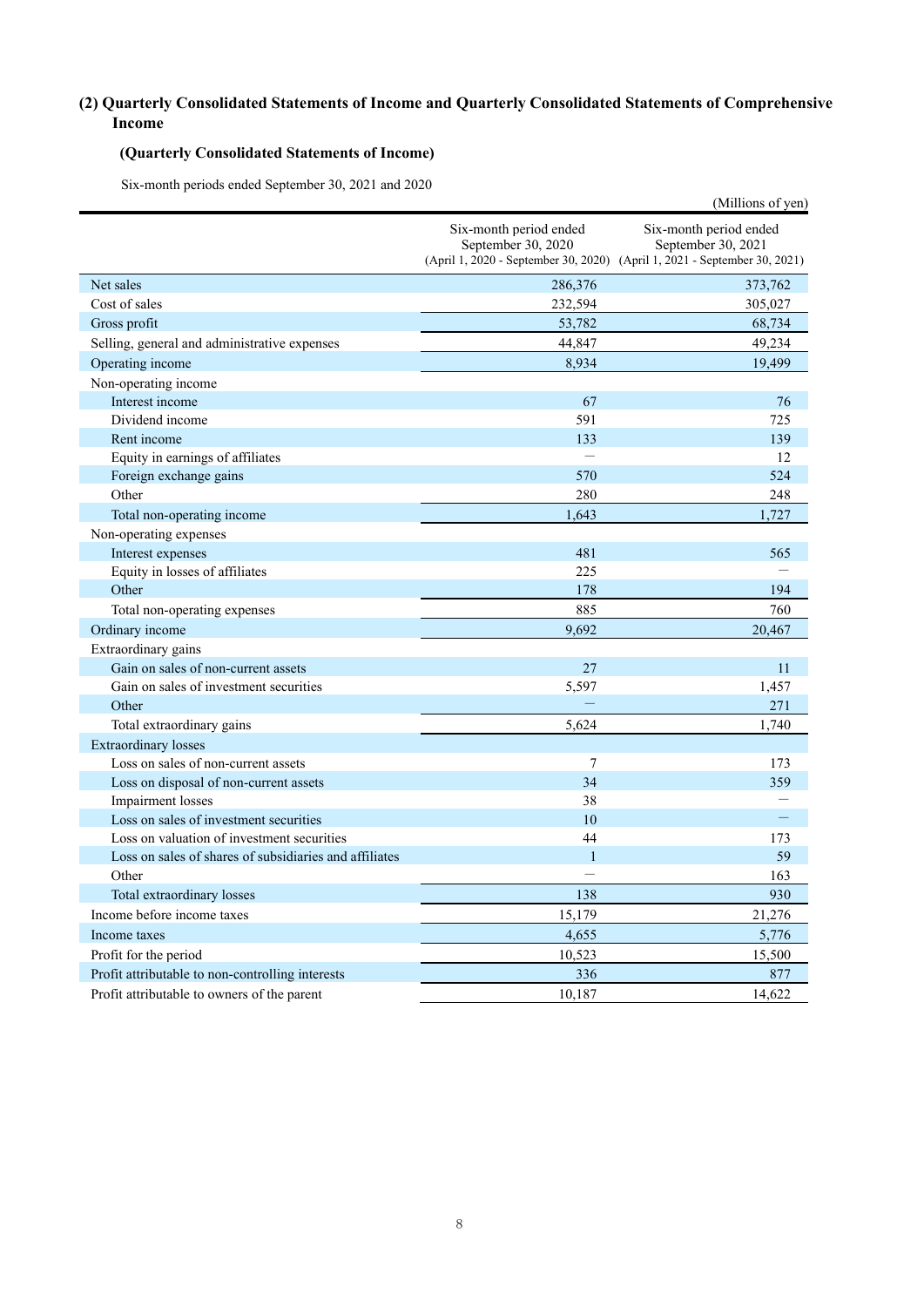# **(Quarterly Consolidated Statements of Comprehensive Income)**

Six-month periods ended September 30, 2021 and 2020

|                                                                                                |                                                                                                                           | (Millions of yen)                            |
|------------------------------------------------------------------------------------------------|---------------------------------------------------------------------------------------------------------------------------|----------------------------------------------|
|                                                                                                | Six-month period ended<br>September 30, 2020<br>(April 1, 2020 - September 30, 2020) (April 1, 2021 - September 30, 2021) | Six-month period ended<br>September 30, 2021 |
| Profit for the period                                                                          | 10,523                                                                                                                    | 15,500                                       |
| Other comprehensive income                                                                     |                                                                                                                           |                                              |
| Net unrealized holding gain (loss) on securities                                               | 10,914                                                                                                                    | (2,588)                                      |
| Deferred loss on hedges                                                                        | (14)                                                                                                                      | (19)                                         |
| <b>Translation adjustments</b>                                                                 | (1,470)                                                                                                                   | 5,040                                        |
| Remeasurements of defined benefit plans                                                        | 276                                                                                                                       | (139)                                        |
| Share of other comprehensive (loss) income of<br>affiliates accounted for by the equity method | (35)                                                                                                                      | 56                                           |
| Total other comprehensive income                                                               | 9,670                                                                                                                     | 2,349                                        |
| Comprehensive income                                                                           | 20,194                                                                                                                    | 17,849                                       |
| Comprehensive income attributable to:                                                          |                                                                                                                           |                                              |
| Shareholders of the parent                                                                     | 19,868                                                                                                                    | 16,568                                       |
| Non-controlling interests                                                                      | 325                                                                                                                       | 1,280                                        |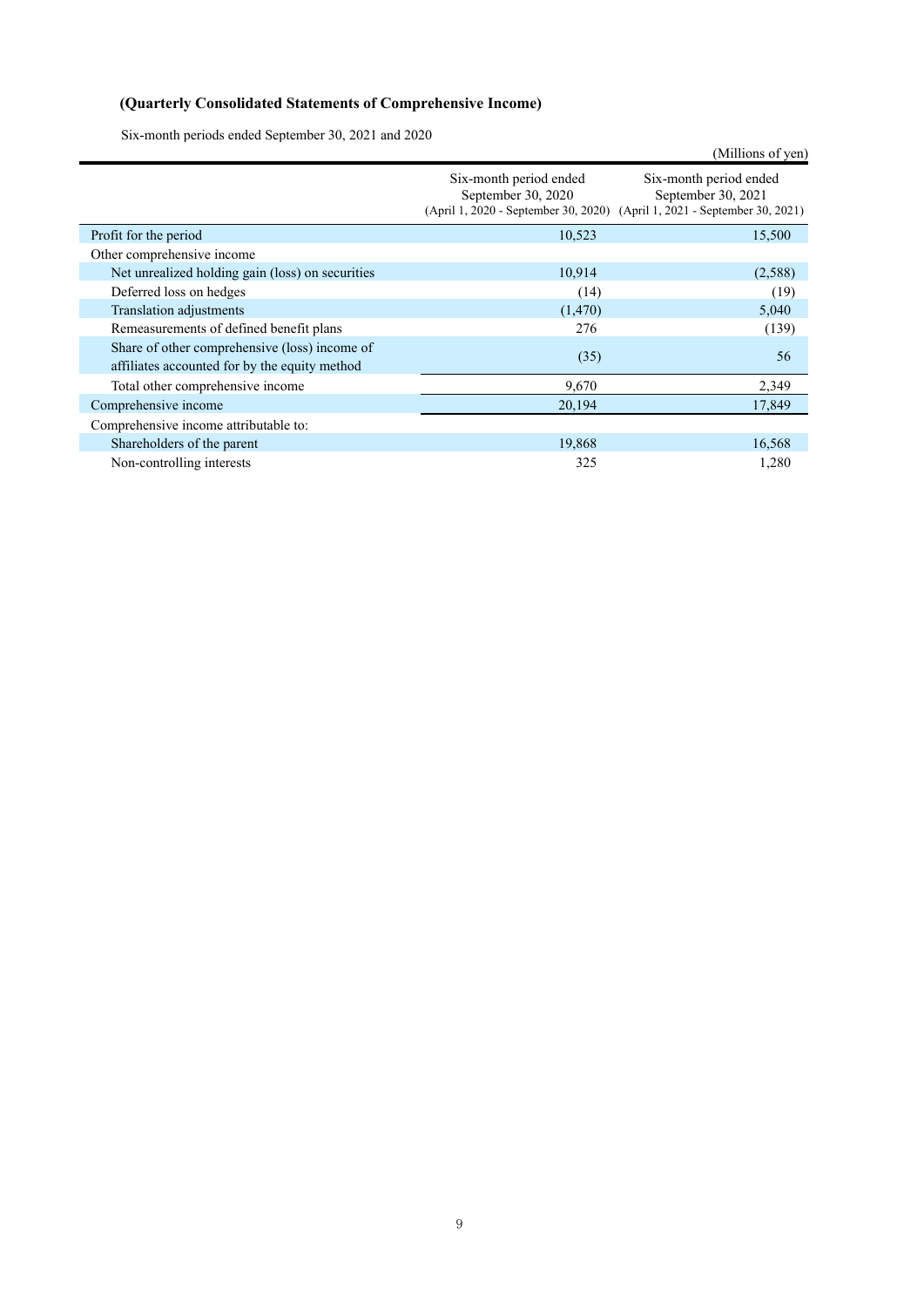# **(3) Quarterly Consolidated Statements of Cash Flows**

|                                                                                                                                                                             |                                                                                                                           | (Millions of yen)                            |
|-----------------------------------------------------------------------------------------------------------------------------------------------------------------------------|---------------------------------------------------------------------------------------------------------------------------|----------------------------------------------|
|                                                                                                                                                                             | Six-month period ended<br>September 30, 2020<br>(April 1, 2020 - September 30, 2020) (April 1, 2021 - September 30, 2021) | Six-month period ended<br>September 30, 2021 |
| Operating activities                                                                                                                                                        |                                                                                                                           |                                              |
| Income before income taxes                                                                                                                                                  | 15,179                                                                                                                    | 21,276                                       |
| Depreciation and amortization other than amortization of<br>goodwill                                                                                                        | 5,326                                                                                                                     | 5,598                                        |
| Loss on impairment of fixed assets                                                                                                                                          | 38                                                                                                                        |                                              |
| Amortization of goodwill                                                                                                                                                    | 1,277                                                                                                                     | 1,243                                        |
| Increase in retirement benefit liability                                                                                                                                    | 687                                                                                                                       | 77                                           |
| Increase in retirement benefit asset                                                                                                                                        | (429)                                                                                                                     | (435)                                        |
| Interest and dividend income                                                                                                                                                | (658)                                                                                                                     | (802)                                        |
| Interest expenses                                                                                                                                                           | 481                                                                                                                       | 565                                          |
| Exchange loss (gain), net                                                                                                                                                   | 122                                                                                                                       | (259)                                        |
| Gain on sales of investment securities, investments in<br>capital, shares of subsidiaries and affiliates, and<br>investments in capital of subsidiaries and affiliates, net | (5,584)                                                                                                                   | (1,398)                                      |
| Decrease (increase) in notes and accounts receivable                                                                                                                        | 11,697                                                                                                                    | (16, 541)                                    |
| Decrease (increase) in inventories                                                                                                                                          | 359                                                                                                                       | (22,765)                                     |
| (Decrease) increase in notes and accounts payable                                                                                                                           | (9,837)                                                                                                                   | 6,507                                        |
| Other                                                                                                                                                                       | (515)                                                                                                                     | (2,406)                                      |
| Subtotal                                                                                                                                                                    | 18,144                                                                                                                    | (9, 339)                                     |
| Interest and dividends received                                                                                                                                             | 959                                                                                                                       | 894                                          |
| Interest paid                                                                                                                                                               | (514)                                                                                                                     | (588)                                        |
| Income taxes paid                                                                                                                                                           | (5,344)                                                                                                                   | (4,591)                                      |
| Net cash provided by (used in) operating activities                                                                                                                         | 13,245                                                                                                                    | (13,625)                                     |
| Investing activities                                                                                                                                                        |                                                                                                                           |                                              |
| Purchases of property, plant and equipment                                                                                                                                  | (5, 148)                                                                                                                  | (4,778)                                      |
| Proceeds from sales of property, plant and equipment                                                                                                                        | 42                                                                                                                        | 304                                          |
| Purchases of intangible fixed assets                                                                                                                                        | (438)                                                                                                                     | (657)                                        |
| Purchases of investments in securities                                                                                                                                      | (3,044)                                                                                                                   | (741)                                        |
| Proceeds from sales of investments in securities                                                                                                                            | 5,746                                                                                                                     | 1,613                                        |
| Purchases of investments in capital                                                                                                                                         | (52)                                                                                                                      |                                              |
| Proceeds from sales of shares of subsidiaries resulting in<br>change in scope of consolidation                                                                              |                                                                                                                           | 587                                          |
| Decrease (increase) on short-term loans receivable<br>included in other current assets                                                                                      | 266                                                                                                                       | (14)                                         |
| Decrease (increase) in time deposits, net                                                                                                                                   | 121                                                                                                                       | (251)                                        |
| Payments of leasehold and guarantee deposits                                                                                                                                |                                                                                                                           | (1, 352)                                     |
| Other                                                                                                                                                                       | (90)                                                                                                                      | 342                                          |
| Net cash used in investing activities                                                                                                                                       | (2, 598)                                                                                                                  | (4,947)                                      |
| Financing activities                                                                                                                                                        |                                                                                                                           |                                              |
| (Decrease) increase in short-term loans, net                                                                                                                                | (3,889)                                                                                                                   | 16,727                                       |
| (Decrease) increase in commercial paper, net                                                                                                                                | (20,000)                                                                                                                  | 10,000                                       |
| Proceeds from long-term loans                                                                                                                                               | 4,383                                                                                                                     | 1,900                                        |
| Repayments of long-term loans                                                                                                                                               | (1,003)                                                                                                                   | (6,931)                                      |
| Purchase of treasury stock                                                                                                                                                  | (0)                                                                                                                       | (3,543)                                      |
| Cash dividends paid                                                                                                                                                         | (2,728)                                                                                                                   | (2,963)                                      |
| Cash dividends paid to non-controlling interests                                                                                                                            | (290)                                                                                                                     | (543)                                        |
| Other                                                                                                                                                                       | (104)                                                                                                                     | (228)                                        |
| Net cash (used in) provided by financing activities                                                                                                                         | (23, 632)                                                                                                                 | 14,417                                       |
| Effects of exchange rate changes on cash and cash<br>equivalents                                                                                                            | (461)                                                                                                                     | 352                                          |
| Net decrease in cash and cash equivalents                                                                                                                                   | (13, 447)                                                                                                                 | (3,803)                                      |
| Cash and cash equivalents at beginning of the year                                                                                                                          | 50,471                                                                                                                    | 48,553                                       |
| Cash and cash equivalents at end of the period                                                                                                                              | 37,023                                                                                                                    | 44,749                                       |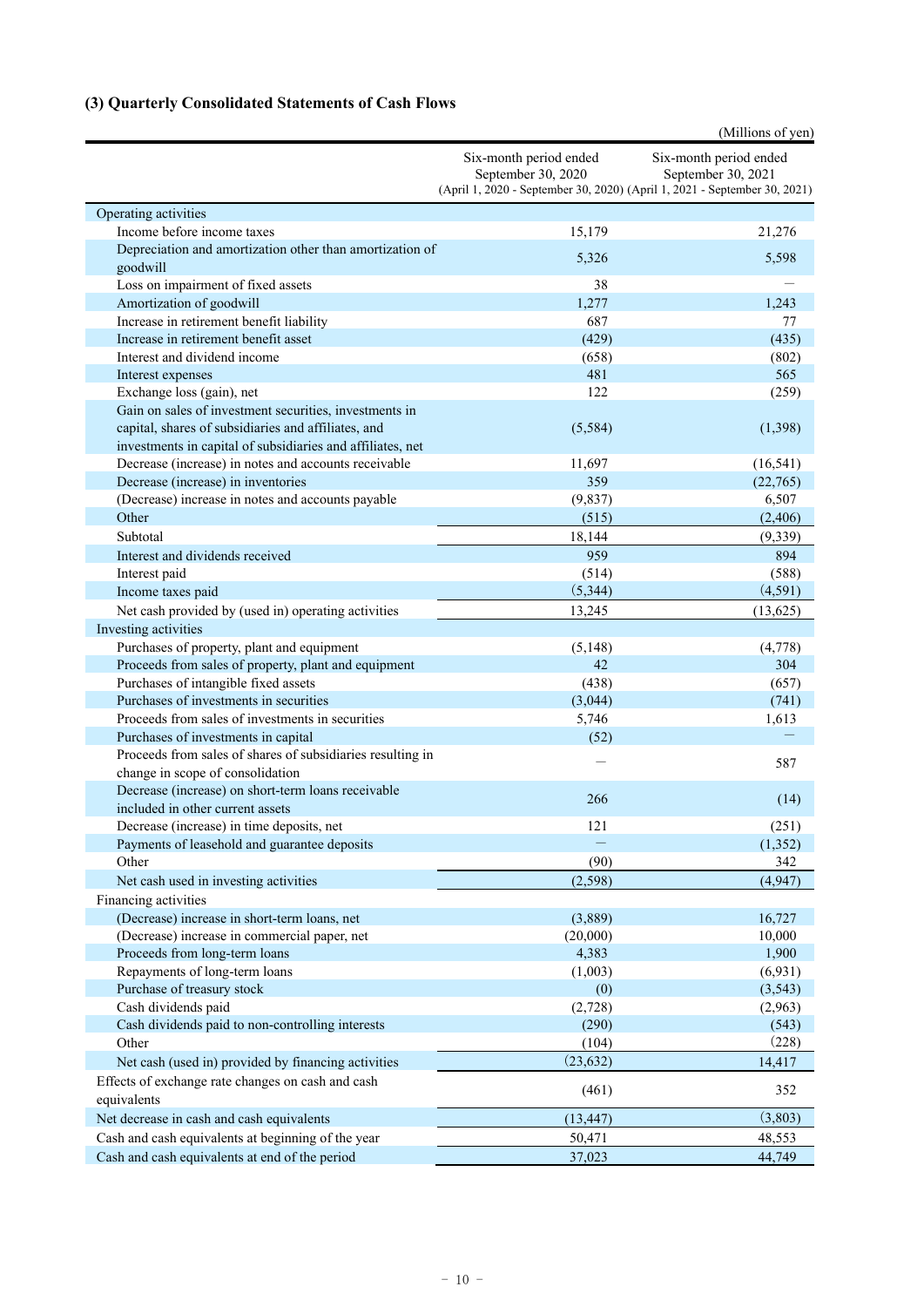### **(4) Notes Related to Quarterly Consolidated Financial Statements**

#### **(Assumption for Going Concern)**

No matters to report.

#### **(Significant Fluctuations in Shareholders' Equity)**

 **Following a resolution by the Company's board of directors at** a meeting held February 5, 2021, the Company acquired 2,084,000 shares of treasury stock in the cumulative consolidated second quarter of the current fiscal year. As a result, treasury stock increased by ¥3,543 million, with treasury stock holdings of ¥5,046 million as of the end of the consolidated second quarter.

#### **(Special Accounting Treatment Applied in the Preparation of Quarterly Consolidated Financial Statements)**

### (Calculation of Tax Expenses)

 Tax expenses are calculated by rationally estimating an effective tax rate after applying tax effect accounting to profit before income taxes for the consolidated fiscal year, including the current second quarter, and multiplying profit before income taxes for the second quarter by the estimated effective tax rate.

 In the event that the calculated tax expenses using this estimated effective tax rate lead to significantly unreasonable results, this shall be calculated by multiplying the statutory effective tax rate after adjusting significant non-temporary differences by the profit before income taxes.

Deferred income taxes are included in income taxes.

#### **(Change in Accounting Policy)**

#### (Change in Calculation Method of Tax Expenses)

While tax expenses had previously been calculated using principle-based methods, in order to rapidly and efficiently address this in quarterly financial settlements, the method for calculating tax expenses for the Company and its domestic consolidated subsidiaries have been changed to that listed in (Special Accounting Treatment Applied in the Preparation of Quarterly Consolidated Financial Statements) from the consolidated first quarter of the current fiscal year.

Note that as impact from this change is minor, the change is not applied retroactively.

### (Application of Accounting Standards for Revenue Recognition)

 At the beginning of the consolidated first quarter of the current fiscal year, the Company adopted the *Accounting Standard for Revenue Recognition* (ASBJ Statement No. 29, March 31, 2020). As a result, revenue is now recognized as the amount expected to be received in exchange for promised goods or services at the time of the transfer of their control to the customer.

 As a result, in transactions for which the Company's performance obligations in its contracts with customers are determined to be services as an agent arranging provision of goods or services by another party, the sales to customers previously recorded on a gross basis shall be offset by the corresponding cost of sales, and revenue shall be stated on a net basis.

Since these changes in accounting methods shall be applied retroactively as a rule, consolidated financial statements for the same period in the prior fiscal year and for the end of the prior fiscal year shall be presented with retroactive application.

 As a result, net sales and cost of sales each were reduced by ¥94,777 million in the cumulative consolidated second quarter of the previous fiscal year and ¥117,124 million in the cumulative consolidated second quarter of the current fiscal year. Note that this change has no impact on any stage of profits below gross profit for either of the aforementioned periods, nor on the amount of net assets.

#### (Application of Accounting Standard for Fair Value Measurement)

 As of the beginning of the consolidated first quarter of the current fiscal year, the Company has applied the *Accounting Standard for Fair Value Measurement* (ASBJ Statement No. 30, July 4, 2019). In accordance with the transitional treatment prescribed in Paragraph 19 of the *Accounting Standard for Fair Value Measurement* and Paragraph 44-2 of *Accounting Standard for Financial Instruments* (ASBJ Statement No. 10, July 4, 2019), new accounting policies prescribed by the *Accounting Standard for Fair Value Measurement* have been adopted prospectively. There is no effect by this change on the consolidated financial statements.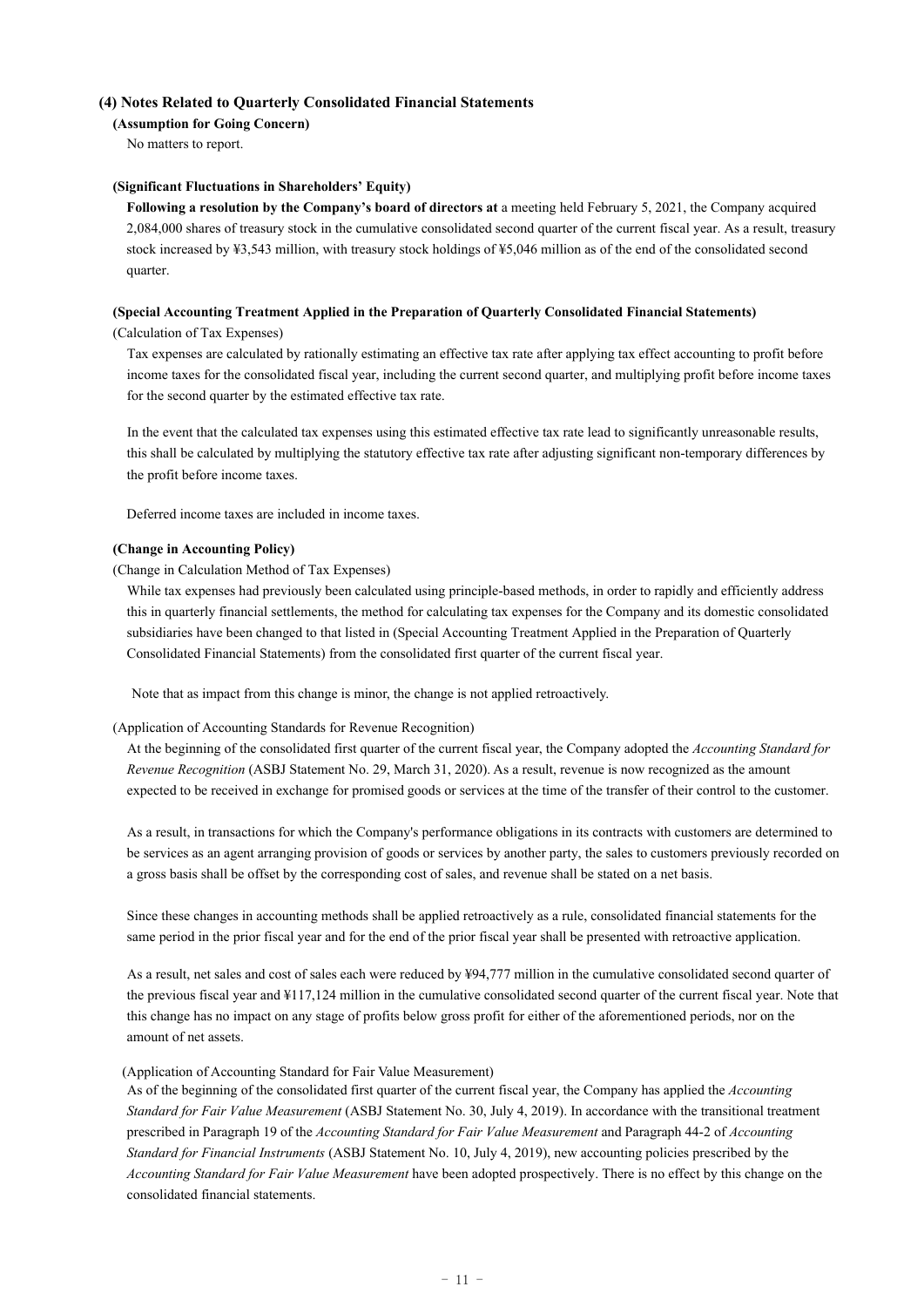### **(Additional Information)**

(Application of Tax Effect Accounting for Transition from Consolidated Taxation System to Group Tax Sharing System) The Company and certain domestic consolidated subsidiaries have calculated the amounts of deferred tax assets and deferred tax liabilities in accordance with the provisions of tax laws in Japan prior to the amendments based on the treatments stipulated in Paragraph 3 of *Practical Solution on the Treatment of Tax Effect Accounting for the Transition from the Consolidated Taxation System to the Group Tax Sharing System* (ASBJ Practical Issues Task Force No. 39, March 31, 2020) instead of applying the provision of Paragraph 44 of *Implementation Guidance on Tax Effect Accounting* (ASBJ Guidance No. 28, February 16, 2018), regarding the transition to group tax sharing system provided for in *Act for Partial Amendment of the Income Tax Act, etc.* (Act No. 8 of 2020), and items for which the non-consolidated taxation system has been reviewed in line with the transition to the group tax sharing system.

(Effects of COVID-19 Pandemic When Making Accounting Estimates)

 There are no significant changes to the assumption of estimates related to the impact of COVID-19 stated in Additional Information of the securities report for the fiscal year ended March 31, 2021.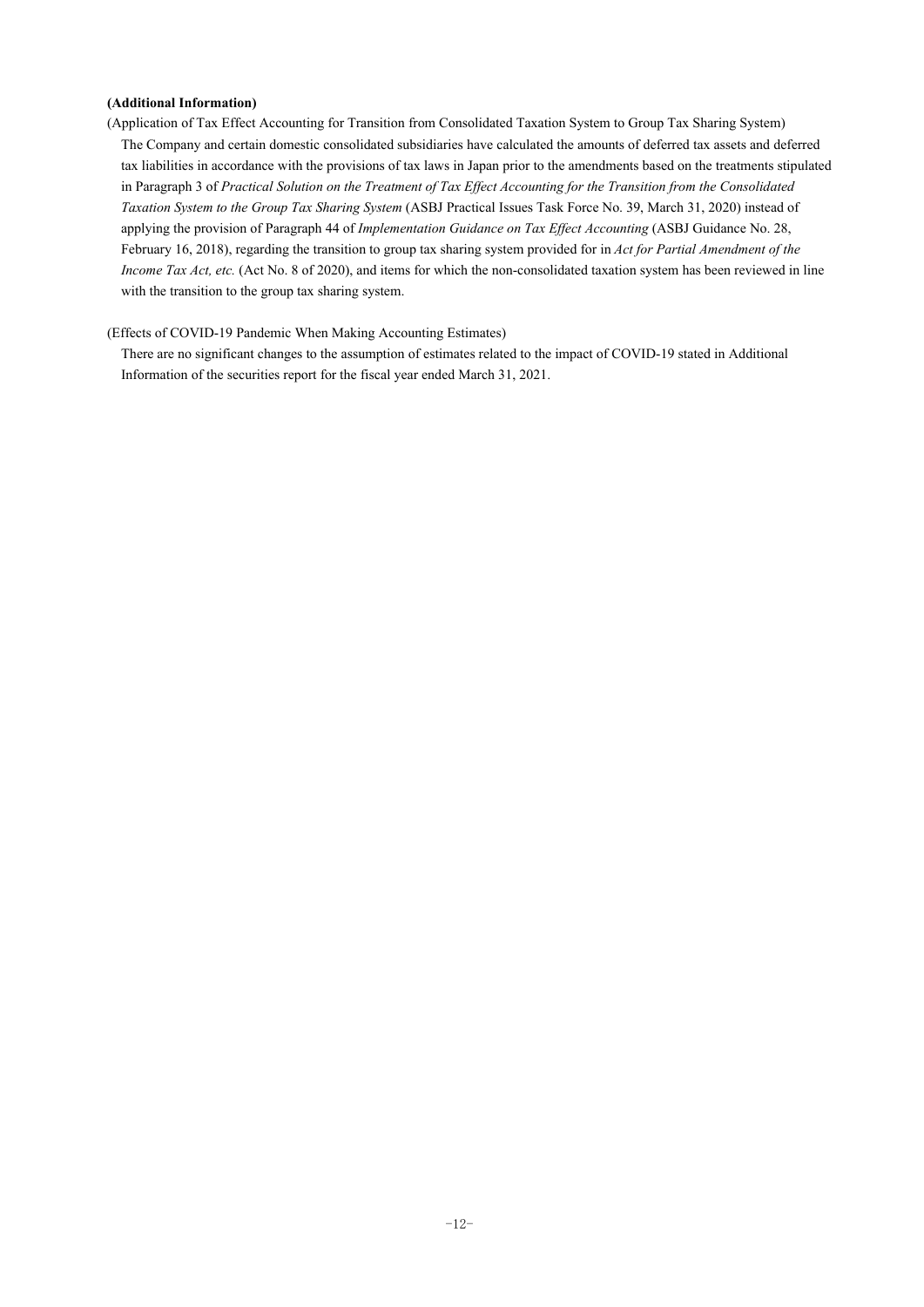$(M)$ llions of yen)

### **(Segment Information, etc.) Segment Information**

I Six-month period ended September 30, 2020 (consolidated)

1. Information related to net sales and income (loss) by reportable segment

| (Millions of yen)                 |                         |                                       |                         |          |                        |         |                    |         |                       |          |                                      |
|-----------------------------------|-------------------------|---------------------------------------|-------------------------|----------|------------------------|---------|--------------------|---------|-----------------------|----------|--------------------------------------|
|                                   | Reportable Segments     |                                       |                         |          |                        |         |                    |         |                       |          |                                      |
|                                   | Functional<br>Materials | Advanced<br>Materials &<br>Processing | Electronics &<br>Energy | Mobility | Life $&$<br>Healthcare | Total   | Others<br>(Note) 1 | Total   | Corporate<br>(Note) 2 | (Note) 3 | Adjustments Consolidated<br>(Note) 4 |
| Net sales                         |                         |                                       |                         |          |                        |         |                    |         |                       |          |                                      |
| Sales to<br>customers             | 33,600                  | 96,077                                | 50,126                  | 32,233   | 74,131                 | 286,169 | 207                | 286,376 | -                     | -        | 286,376                              |
| Intersegment<br>sales/transfers   | 195                     | 737                                   | 515                     | 706      | 161                    | 2,316   | 3,210              | 5,526   |                       | (5,526)  |                                      |
| Total                             | 33,796                  | 96,815                                | 50,641                  | 32,939   | 74,292                 | 288,485 | 3,417              | 291,902 |                       | (5,526)  | 286,376                              |
| Segment income<br>$(\text{loss})$ | 1,945                   | 3,476                                 | 3,316                   | 319      | 3,020                  | 12,078  | 242                | 12,320  | (3,634)               | 247      | 8,934                                |

(Note) 1. "Others" is a business segment consisting of businesses not included in Reportable Segments, and includes information

processing services and professional services.

2. Corporate segment income (loss) represents expenses not allocated to Reportable Segments or Others.

- 3. Adjustments are eliminations of intersegment transactions.
- 4. The sum of segment income (loss) Total, Corporate, and Adjustments is equivalent to operating income as presented in "Consolidated".

#### II Six-month period ended September 30, 2021 (consolidated)

1. Information related to net sales and income (loss) by reportable segment

|                                   |                         |                                       |                         |          |                         |         |                    |         |          |                                                  | нишону от успј |
|-----------------------------------|-------------------------|---------------------------------------|-------------------------|----------|-------------------------|---------|--------------------|---------|----------|--------------------------------------------------|----------------|
|                                   | Reportable Segments     |                                       |                         |          |                         |         |                    |         |          |                                                  |                |
|                                   | Functional<br>Materials | Advanced<br>Materials &<br>Processing | Electronics &<br>Energy | Mobility | Life $\&$<br>Healthcare | Total   | Others<br>(Note) 1 | Total   | (Note) 2 | Corporate Adjustments Consolidated<br>$(Note)$ 3 | (Note) 4       |
| Net sales                         |                         |                                       |                         |          |                         |         |                    |         |          |                                                  |                |
| Sales to<br>customers             | 49,189                  | 125,628                               | 62,122                  | 46,843   | 89,857                  | 373,641 | 121                | 373,762 |          |                                                  | 373,762        |
| Intersegment<br>sales/transfers   | 307                     | 361                                   | 1,093                   | 1,147    | 214                     | 3,123   | 2,015              | 5,139   | -        | (5, 139)                                         |                |
| Total                             | 49.496                  | 125,990                               | 63,215                  | 47,990   | 90,071                  | 376,765 | 2,136              | 378,901 | -        | (5, 139)                                         | 373,762        |
| Segment income<br>$(\text{loss})$ | 3,874                   | 6,486                                 | 5,461                   | 2,002    | 5,070                   | 22,894  | 74                 | 22,969  | (3,691)  | 221                                              | 19,499         |

(Note) 1. "Others" is a business segment consisting of businesses not included in Reportable Segments, and includes information processing services and professional services.

2. Corporate segment income (loss) represents expenses not allocated to Reportable Segments or Others.

3. Adjustments are eliminations of intersegment transactions.

4. The sum of segment income (loss) Total, Corporate, and Adjustments is equivalent to operating income as presented in "Consolidated".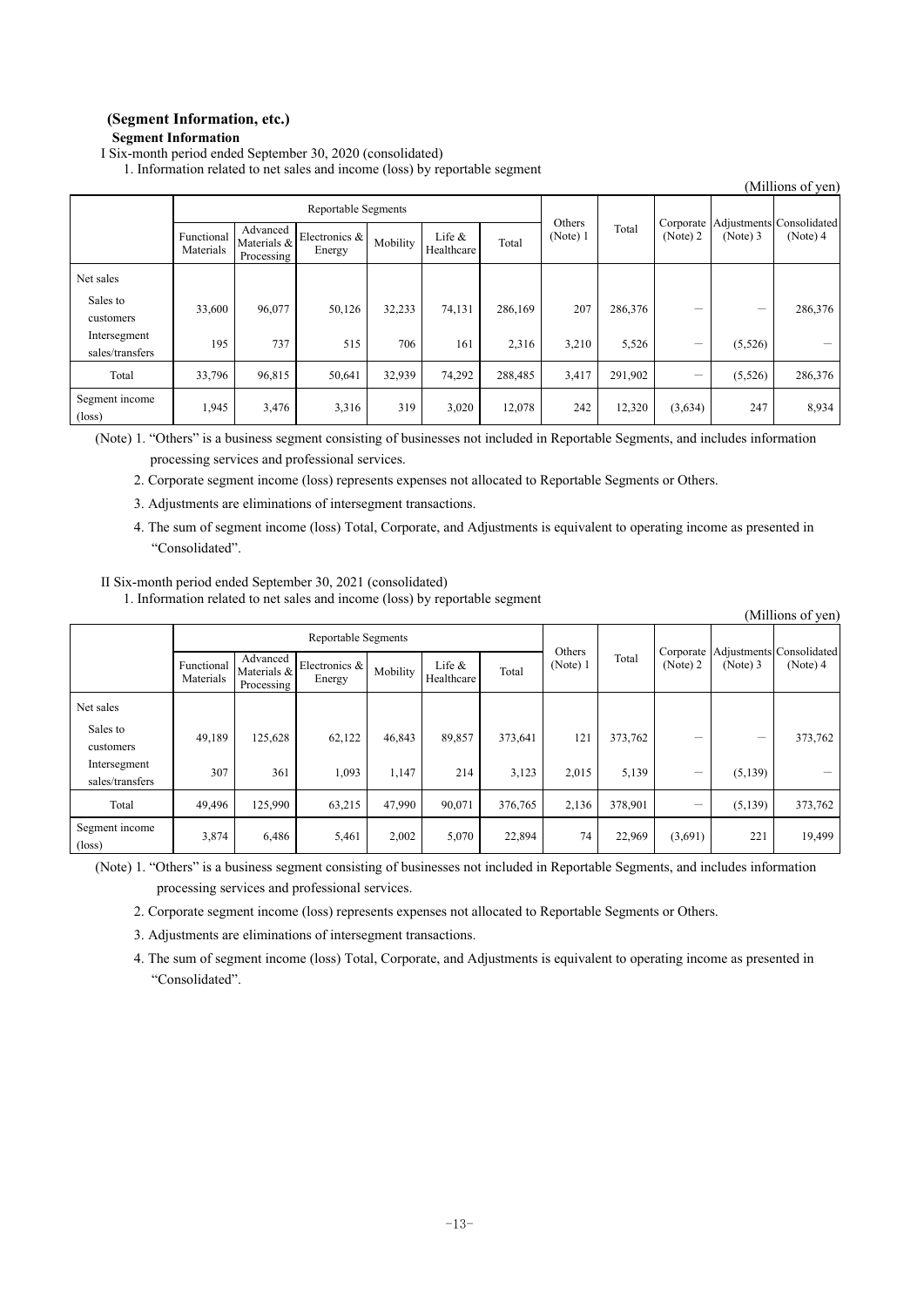2. Matters Related to Changes in Reportable Segments

#### (Change in Business Segments)

From the consolidated first quarter of the current fiscal year, the Electronics Segment has been renamed to the Electronics & Energy Segment, and the Mobility & Energy Segment has been renamed to the Mobility Segment, with changes to business segmentation as follows.

 For the purpose of promoting development of new businesses, the Energy Business Office previously classified under the Mobility & Energy Segment, as well as the Advanced Information and Communications Project Team previously classified under the Others/Corporate category, have been unified in the newly established Information and Communication · Energy Office, classified under the Electronics & Energy Segment. In addition, for the purpose of expanding market share and improving synergies, the fluorine business in the Specialty Chemicals Division, which was previously classified under the Functional Materials Segment, has been moved to the Electronics & Energy Segment.

 Segment information provided for the cumulative consolidated second quarter of the previous fiscal year is based on postchange classification methods.

The following describes the major products and services handled by each reportable segment.

 The Functional Materials segment is engaged in the sales of materials for paints/inks, and adhesives, urethane materials and auxiliary materials, plastic materials, plastic additives, industrial oil solutions, water processing raw materials, surfactant raw materials, fluorochemicals, encapsulant materials, 5G materials, silicone materials, environmental solutions and environmentrelated commercial products, sintered metal filters, and more for the paints/inks, resins, urethane foam, organic synthesis, surfactants, electronics chemicals, communications equipment, water processing, metal processing, plastic and film processing, and other industries**.** 

The Advanced Materials & Processing Segment is engaged in the sales of dyestuffs, pigments, functional pigments, digital print processing products, thermoplastic resins, thermosetting resins, automobile refinish paints, conductive coatings, synthetic rubber, inorganic materials, plastics products, resin molding tools/dies, and more for the dye/additive, digital print processing material, fiber processing, raw resin material, resin molding, functional film and sheet, appliance and office automation device, electronics, packaging material, construction material, and other industries.

 The Electronics & Energy Segment is engaged in the sales of formulated epoxy resins, fluorine products, precision abrasives, semiconductor assembly materials and devices, adhesives and encapsulant materials, display panel components and devices, chemical management equipment for display manufacturing processes, low-temperature/vacuum equipment, LEDs, 3D printing products, design and manufacture of storage battery systems, solar panels, optical wireless communication equipment, and other products for the semiconductor, electronic component, AR/VR, environmental energy, 3D printing, heavy electrical and light electrical, HDD, automotive and aircraft, display, touch panel, housing, lighting, storage battery, energy, renewable energy, security device, large-scale commercial facility, and other industries. Its main services include energy management system proposals and battery assessments.

 The Mobility Segment is engaged in the sales of plastic products in general, materials for secondary batteries, interior and exterior materials and components, materials for functional components, products for electrification, sensor components, invehicle electronics products, in-vehicle display-related components, self-driving-related products, and other products for the overall mobility industry and related industries.

 The Life & Healthcare segment is engaged in the sale of pharmaceutical/agricultural chemicals and materials, research products, in vitro diagnostics, enzymes, food additives, food ingredients, sports nutrition products, nutrient premixes, additives for cosmetics, feeds, and surfactants for the pharmaceutical, food and beverage, cosmetics, agricultural, toiletries, and health care industries. The segment offers radiation measurement as one of its main services. In addition, this segment sells cosmetics, health foods, and beauty foods directly to consumers.